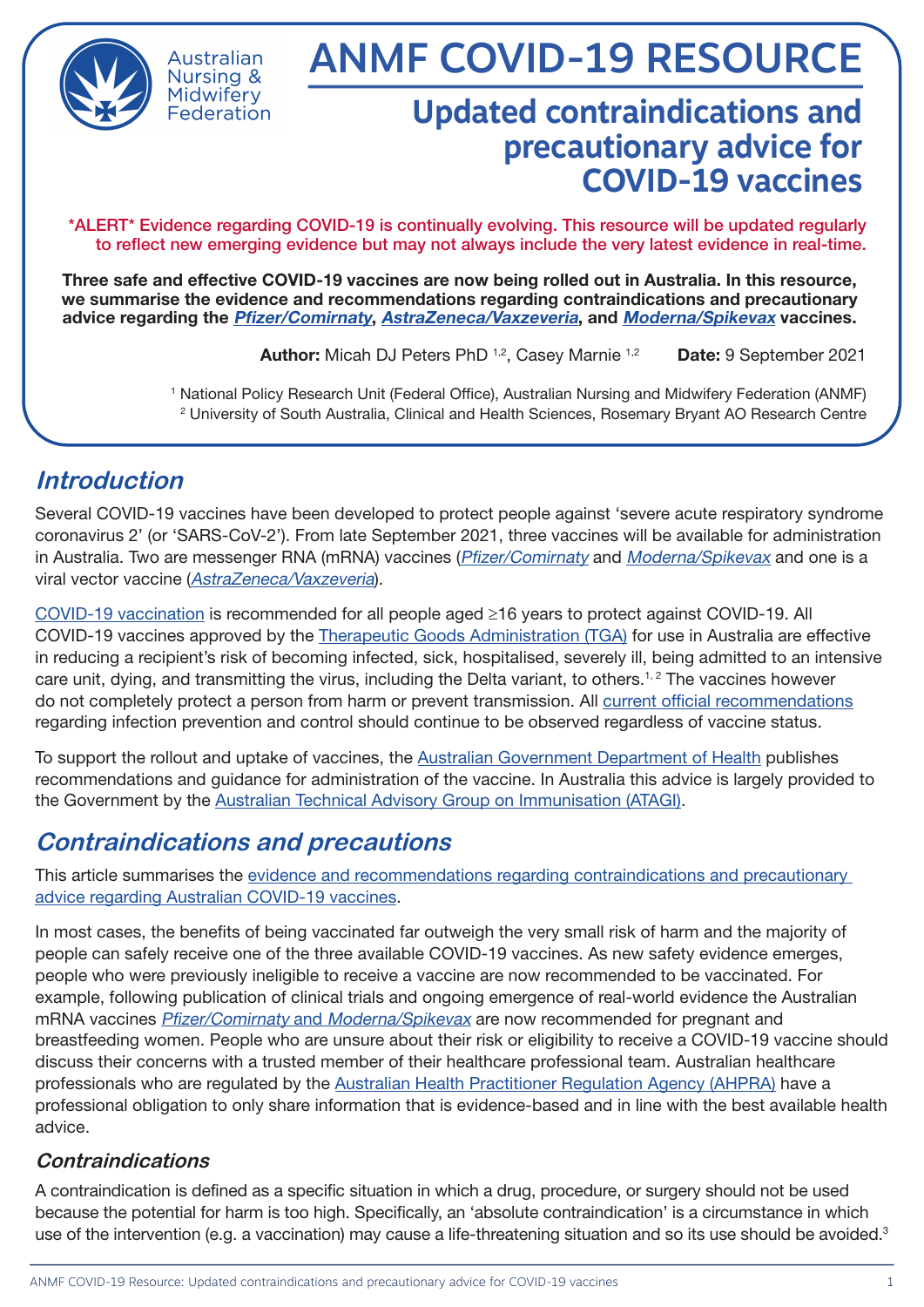Based on consensus among health authorities globally there are very few absolute contraindications for the COVID-19 vaccines approved in Australia.<sup>4-7</sup> On the advice of ATAGI, the Australian Government Department of Health identifies the following vaccine contraindications:

- [AstraZeneca/Vaxzeveria](https://www.health.gov.au/initiatives-and-programs/covid-19-vaccines/learn-about-covid-19-vaccines/about-the-vaxzevria-astrazeneca-covid-19-vaccine): anaphylaxis to a previous dose or to an ingredient (e.g. polysorbate 80); history of capillary leak syndrome; thrombosis with thrombocytopenia following a previous dose, or any other serious adverse event attributed to a previous dose.
- [Pfizer/Comirnaty](https://www.health.gov.au/initiatives-and-programs/covid-19-vaccines/learn-about-covid-19-vaccines/about-the-comirnaty-pfizer-covid-19-vaccine) and [Moderna/Spikevax](https://www.health.gov.au/resources/publications/covid-19-vaccination-information-on-covid-19-moderna-spikevax-vaccine): anaphylaxis to a previous dose or to an ingredient of an mRNA COVID-19 vaccine (e.g. polyethylene glycol (PEG)); myocarditis and/or pericarditis attributed to a previous dose, or any other serious adverse event attributed to a previous dose.

#### **Anaphylaxis**

[Anaphylaxis](https://www.allergy.org.au/patients/ascia-covid-19-vaccination-faq) is a severe but very rare allergic reaction that can occur due to exposure to certain foods, venom (e.g. bee stings) or medications among some susceptible people. The risk of experiencing anaphylaxis following COVID-19 vaccination is around one in 100,000 doses. In the United States, the rate of anaphylaxis following [Pfizer/Comirnaty](https://www.health.gov.au/initiatives-and-programs/covid-19-vaccines/learn-about-covid-19-vaccines/about-the-comirnaty-pfizer-covid-19-vaccine) administration was 4.7 cases per million doses in early 2021. During the same period, the rate of anaphylaxis following *[Moderna/Spikevax](https://www.health.gov.au/resources/publications/covid-19-vaccination-information-on-covid-19-moderna-spikevax-vaccine)* administration was 2.5 cases per million doses. In almost 70 percent of cases, anaphylaxis occurred within 30 minutes following vaccination.8

If a person has a history of anaphylaxis in response to any other antigens such as foods, animal stings, or specific medicines, they may still receive a COVID-19 vaccine.<sup>9</sup> It is recommended that these people be observed for 30 minutes post vaccination as opposed to the 15 minute observation for people without history of anaphylaxis.<sup>5</sup> This period of observation is also reflected in United States recommendations that suggest a period of extended observation is necessary for any individual who has experienced an allergic reaction of any severity to a previous dose of an mRNA vaccine.<sup>6</sup>

### **Precautionary advice**

There are a number of precautions that should be considered when deciding on which vaccines should be administered and to whom. Precautions do not preclude the administration of a vaccine and are rather evidence-informed indications to inform and enhance the safety of vaccination among different populations (e.g. clinical presentations and age groups) and in varying contexts (e.g. localities with uncontrolled community spread).

#### **Pregnant and breastfeeding women, or those planning a pregnancy**

Due to the emergence of new evidence regarding COVID-19 vaccine safety, pregnancy, breastfeeding, and planning pregnancy are no longer conditions that preclude vaccination.

In Australia, women at any stage of pregnancy are a priority group for vaccination in Australia and *[Pfizer/](https://www.health.gov.au/initiatives-and-programs/covid-19-vaccines/learn-about-covid-19-vaccines/about-the-comirnaty-pfizer-covid-19-vaccine)* [Comirnaty](https://www.health.gov.au/initiatives-and-programs/covid-19-vaccines/learn-about-covid-19-vaccines/about-the-comirnaty-pfizer-covid-19-vaccine) and [Moderna/Spikevax](https://www.health.gov.au/resources/publications/covid-19-vaccination-information-on-covid-19-moderna-spikevax-vaccine) the preferred vaccines for this group. Breastfeeding women can also be safety administered one of the COVID-19 vaccines with the mRNA vaccines the recommended option. For women who have already received one dose of [AstraZeneca/Vaxzeveria](https://www.health.gov.au/initiatives-and-programs/covid-19-vaccines/learn-about-covid-19-vaccines/about-the-vaxzevria-astrazeneca-covid-19-vaccine), [Pfizer/Comirnaty](https://www.health.gov.au/initiatives-and-programs/covid-19-vaccines/learn-about-covid-19-vaccines/about-the-comirnaty-pfizer-covid-19-vaccine) and [Moderna/](https://www.health.gov.au/resources/publications/covid-19-vaccination-information-on-covid-19-moderna-spikevax-vaccine) [Spikevax](https://www.health.gov.au/resources/publications/covid-19-vaccination-information-on-covid-19-moderna-spikevax-vaccine) are preferred for the second dose, however [AstraZeneca/Vaxzeveria](https://www.health.gov.au/initiatives-and-programs/covid-19-vaccines/learn-about-covid-19-vaccines/about-the-vaxzevria-astrazeneca-covid-19-vaccine) can be administered if the risk of harm from COVID-19 is greater than the risk of vaccine administration for the individual woman.

The Australian Government has published a [decision guide](https://www.health.gov.au/resources/publications/covid-19-vaccination-covid-19-vaccination-decision-guide-for-women-who-are-pregnant-breastfeeding-or-planning-pregnancy) to aid women and health professionals to make the best decision for them regarding vaccine administration. The Royal Australian and New Zealand College of Obstetricians and Gynaecologists (RANZCOG) has also published guidance [here.](https://ranzcog.edu.au/statements-guidelines/covid-19-statement/covid-19-vaccination-information)<sup>10, 11</sup>

Pregnant women are a priority population because they have a potentially greater risk of experiencing complications and severe COVID-19.12 Pregnant women who experience severe COVID-19 are at increased risk of preterm birth and pregnancy loss.<sup>13</sup>

Experts do not consider COVID-19 vaccines to pose a risk to breastfeeding women or babies, and also note that there is no evidence to suggest that women who become pregnant after receiving the vaccine are at any increased risk of harm. There is no need for pregnancy to be delayed after receiving a COVID-19 vaccine.11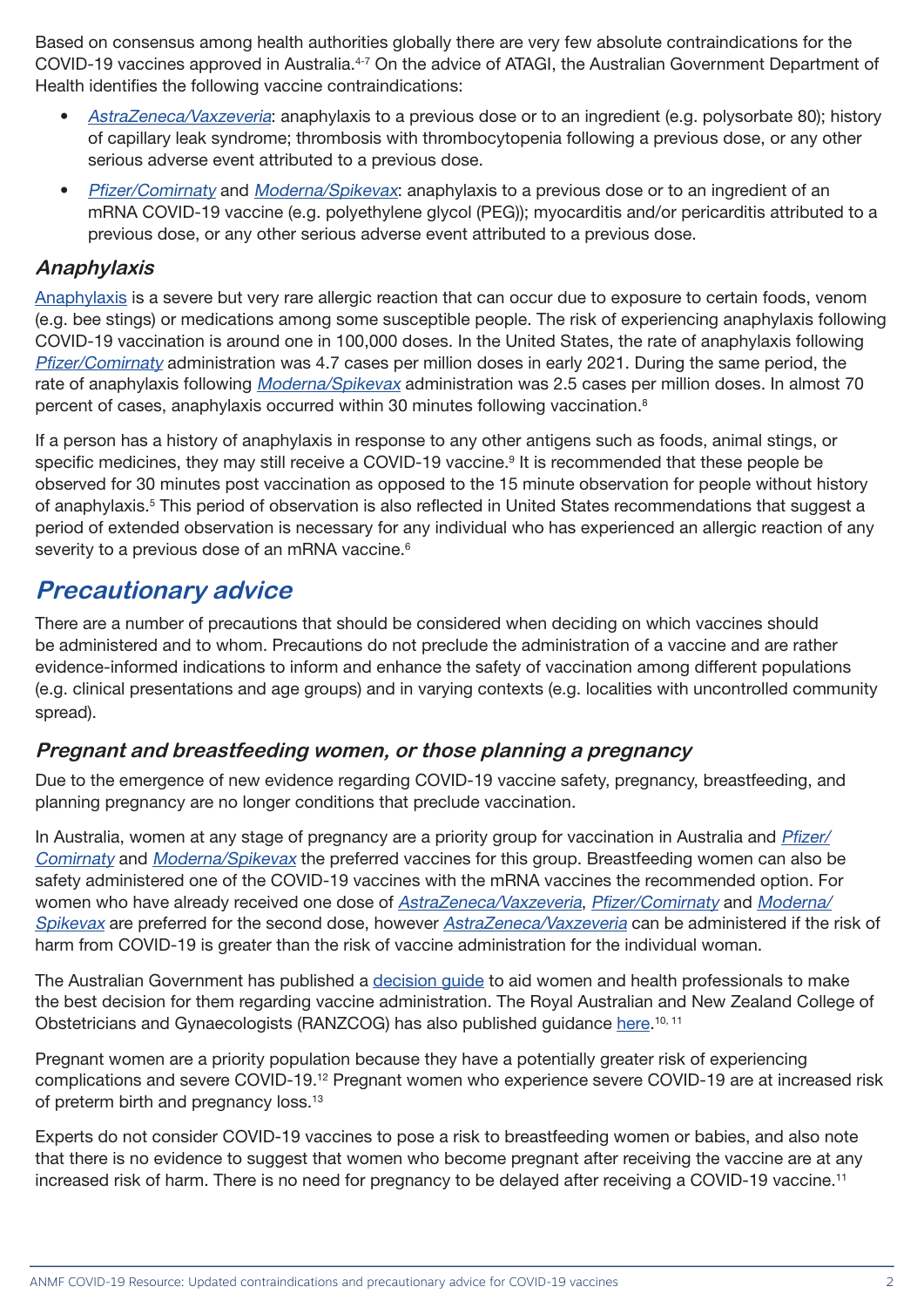#### **Acute illness**

Standard practice for all vaccines including those for COVID-19 is to delay administration until the illness has resolved.14 For those who are acutely ill including febrile illness (axillary temperature ≥38.5°C) at the planned time of vaccination, administration should be deferred to ensure that any adverse reaction to the vaccine does not exacerbate the illness and so that symptoms of the illness are not incorrectly identified as a vaccine reaction or missed.

#### **Elderly people**

Older age (e.g. ≥60 years and ≥80 years) is a known risk factor for experiencing worse disease-related outcomes of COVID-19 infection, so older people have been among the priority groups to receive vaccinations in Australia. The benefits of COVID-19 vaccination greatly outweigh the risks of COVID-19 infection as well as the rare risks that can be encountered related to vaccination.

Although some countries have reported deaths in elderly people following vaccination, no causal link between administration of the vaccine and the deaths has been established. The deaths were recorded among frail individuals, with very short life expectancies and in some circumstances palliative care had already begun prior to vaccination.15

Older adults and their proxy decision makers may consider both the risks and benefits of receiving the vaccine when deciding whether they will receive a vaccination or not. The Australian Government has provided a [decision guide](https://www.health.gov.au/resources/publications/covid-19-vaccination-covid-19-vaccination-decision-guide-for-frail-older-people-including-those-in-residential-aged-care-facilities) for frail older people which notably states their increased risk of contracting severe COVID-19 and death,<sup>16-18</sup> as well as the increased risk of transmission introduced in close proximity living environments such as nursing homes.

#### **Children and adolescents**

Healthy children have a much lower risk of severe COVID-19-related illness when compared to adults.<sup>19</sup> In Australia, [ATAGI currently recommends](https://www.health.gov.au/news/atagi-recommendations-on-the-use-of-covid-19-vaccines-in-all-young-adolescents-in-australia) that the following children aged 12-15 years be prioritised for vaccination:

- Children with specified medical conditions that increase their risk of severe COVID-19 (e.g. specified immunocompromising conditions including various cancers, inflammatory conditions, chronic disease and conditions, and disability).
- All Aboriginal and Torres Strait Islander children aged 12-15 years
- All children aged 12-15 in remote communities, as part of broader community outreach vaccination programs that provide vaccines for all ages (≥12 years).

Recommendations for use in all other children aged 12-15 years will be made in updated advice within the coming weeks. In Australia the [Pfizer/Comirnaty](https://www.health.gov.au/initiatives-and-programs/covid-19-vaccines/learn-about-covid-19-vaccines/about-the-comirnaty-pfizer-covid-19-vaccine) vaccine has been authorised for use among children and adolescents aged ≥12 years.

#### **Persons previously or currently infected, or recently exposed to COVID-19**

Past infection with SARS-CoV-2 is not a contraindication or precaution for subsequent vaccination; however, it is recommended that vaccination be deferred for up to six months after the acute illness in those who have had PCR-confirmed SARSCoV-2 infection. Previous infection with COVID-19 appears to reduce the risk of reinfection for approximately six months.<sup>20, 21</sup>

Vaccination is not recommended for those who are currently infected or for those who have been recently exposed to COVID-19.<sup>5, 6</sup> These recommendations are because of the low likelihood that the body will develop a sufficient immune response within the incubation period, and also the risk of exposing others to COVID-19 at the time of vaccination. $6, 22$ 

#### **Persons with autoimmune conditions or the immunocompromised**

COVID-19 vaccine is recommended for people who are immunocompromised because of their increased risk of severe illness with COVID-19. Persons with autoimmune conditions or the immunocompromised should consult with a healthcare professional ahead of receiving the vaccine.<sup>5, 23</sup> The Australian Government has published a [decision guide](https://www.health.gov.au/resources/publications/atagi-covid-19-vaccination-shared-decision-making-guide-for-people-with-immunocompromise) for this group.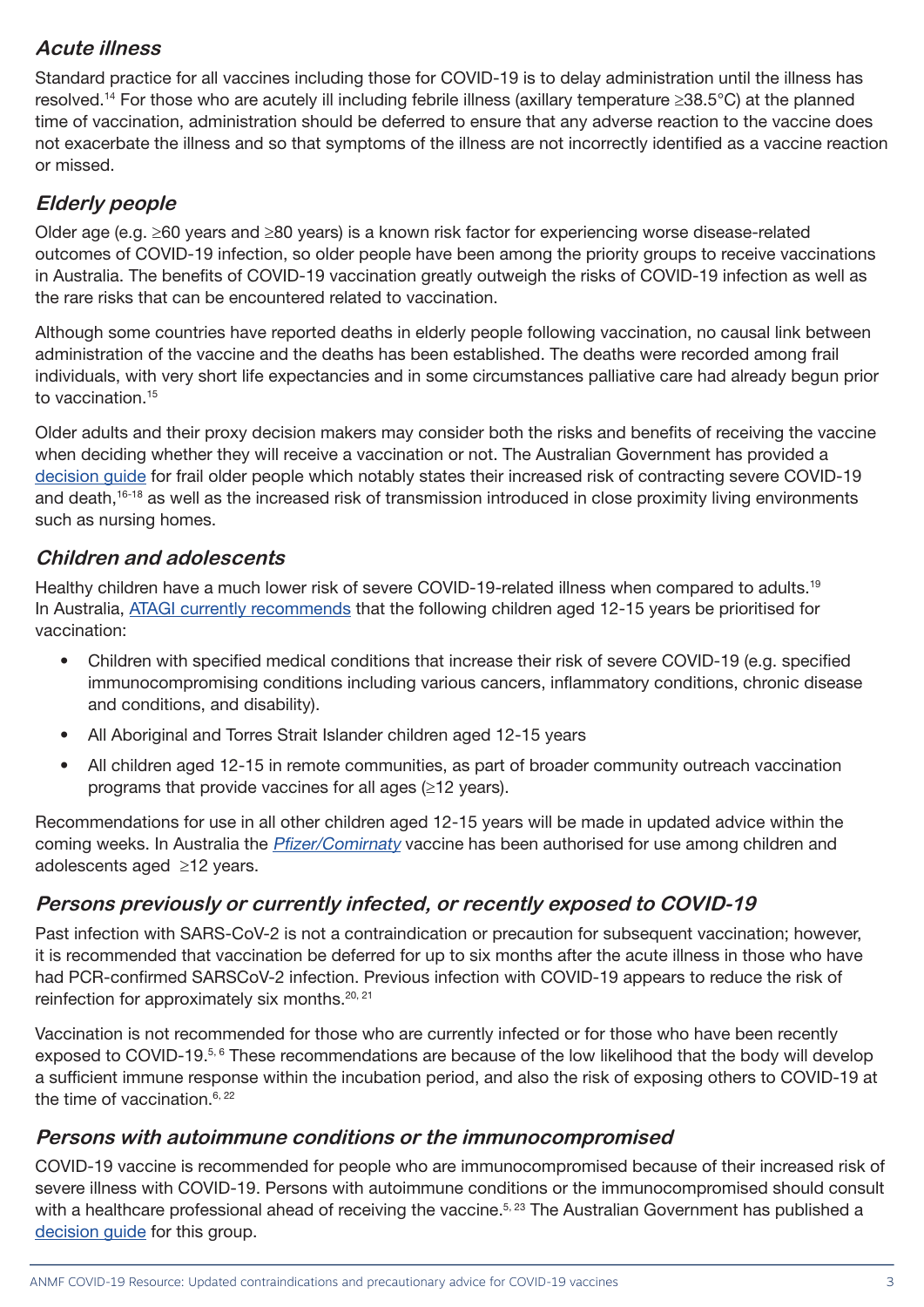Although there is limited available data on vaccination of those with autoimmune conditions or the immunocompromised, quidance indicates that those who have either should receive a vaccine.<sup>5, 6, 23, 24</sup>

The Australasian Society of Clinical Immunology and Allergy (ASCIA) notes there is no evidence that those with either primary or secondary autoimmune conditions or immunodeficiency are at any greater risk of vaccine allergy than the general population.<sup>23</sup> Further, the Centers for Disease Control and Prevention finds that there were no resulting inconsistencies between individuals with autoimmune conditions that were vaccinated in clinical trials of mRNA vaccines ( $Pfizer/Comirnat$ ), and those who received a placebo.<sup>6</sup>

For the immunocompromised, recommendations for vaccination are made more specifically because of the increased risk of severe illness for immunocompromised people who contract COVID-19.25 Expert opinion also suggests that the vaccines are not a risk given the mRNA vaccine does not contain any live virus, and the viral vector vaccine ([AstraZeneca/Vaxzeveria](https://www.health.gov.au/initiatives-and-programs/covid-19-vaccines/learn-about-covid-19-vaccines/about-the-vaxzevria-astrazeneca-covid-19-vaccine)) is non-replicating.5

#### **People aged under 60 years**

Most people aged under 60 years can safely receive one of the COVID-19 vaccines, as the benefits of every vaccine generally outweigh the risks. Very rare instances of blood clots with low platelet counts (thrombosis with thrombocytopenia (TTS)) have been reported among people who have received the **AstraZeneca** [Vaxzeveria](https://www.health.gov.au/initiatives-and-programs/covid-19-vaccines/learn-about-covid-19-vaccines/about-the-vaxzevria-astrazeneca-covid-19-vaccine). The [TGA](https://www.tga.gov.au/periodic/covid-19-vaccine-weekly-safety-report/current) carefully reviews all Australian reports of TTS following vaccination and updates their advice accordingly. People who have had the first dose of the [AstraZeneca/Vaxzeveria](https://www.health.gov.au/initiatives-and-programs/covid-19-vaccines/learn-about-covid-19-vaccines/about-the-vaxzevria-astrazeneca-covid-19-vaccine) vaccine without any serious adverse effects should have the second dose. This includes people aged under 60 years.

The [AstraZeneca/Vaxzeveria](https://www.health.gov.au/initiatives-and-programs/covid-19-vaccines/learn-about-covid-19-vaccines/about-the-vaxzevria-astrazeneca-covid-19-vaccine) vaccine can be used in adults aged under 60 years where the benefits clearly outweigh the risk for that individual (e.g. due to individual conditions or local outbreak situation) and the person has made an informed decision based on an understanding of the risks and benefits. People aged 18-59 years can choose to receive the [AstraZeneca/Vaxzeveria](https://www.health.gov.au/initiatives-and-programs/covid-19-vaccines/learn-about-covid-19-vaccines/about-the-vaxzevria-astrazeneca-covid-19-vaccine) vaccine following an appropriate assessment of suitability by a qualified health professional and after verbal or written consent. Otherwise, [Pfizer/Comirnaty](https://www.health.gov.au/initiatives-and-programs/covid-19-vaccines/learn-about-covid-19-vaccines/about-the-comirnaty-pfizer-covid-19-vaccine) (≥12 years) and [Moderna/Spikevax](https://www.health.gov.au/resources/publications/covid-19-vaccination-information-on-covid-19-moderna-spikevax-vaccine) (≥18) are the preferred vaccines.

As a precaution, people with a history of any of the following conditions are recommended to receive (when eligible) a *[Pfizer/Comirnaty](https://www.health.gov.au/initiatives-and-programs/covid-19-vaccines/learn-about-covid-19-vaccines/about-the-comirnaty-pfizer-covid-19-vaccine)* vaccine over a [AstraZeneca/Vaxzeveria](https://www.health.gov.au/initiatives-and-programs/covid-19-vaccines/learn-about-covid-19-vaccines/about-the-vaxzevria-astrazeneca-covid-19-vaccine) vaccine:

- Cerebral venous sinus thrombosis (CVST)
- Heparin-induced thrombocytopenia (HIT)
- Splanchnic vein thrombosis
- Antiphospholipid syndrome (APLS) with thrombosis and/or miscarriage.

The preferred minimum interval between receipt of a COVID-19 vaccine and any other vaccine, including influenza vaccine, is 7 seven days. In some scenarios such as the increased risk of COVID-19 or another vaccine-preventable disease or logistical issues resulting in difficulty scheduling visits to maintain the seven-day interval, an interval of less than seven days, including co-administration is acceptable.

#### **References**

- 1. Polack FP, Thomas SJ, Kitchin N, Absalon J, Gurtman A, Lockhart S, et al. Safety and efficacy of the BNT162b2 mRNA COVID-19 vaccine. N Engl J Med. 2020;383(27):2603-15.
- 2. Voysey M, Clemens SAC, Madhi SA, Weckx LY, Folegatti PM, Aley PK, et al. Safety and efficacy of the ChAdOx1 nCoV-19 vaccine (AZD1222) against SARS-CoV-2: an interim analysis of four randomised controlled trials in Brazil, South Africa, and the UK. Lancet. 2021;397(10269):99-111.
- 3. Medline Plus. Contraindication: US National Library of Medicine; 2021 [Available from: https://medlineplus.gov/ency/ article/002314.htm.
- 4. Public Health England. COVID-19 vaccination: information for healthcare practitioners: Public Health England; 2021 [Available from: [https://www.gov.uk/government/publications/covid-19-vaccination-programme-guidance-for](https://www.gov.uk/government/publications/covid-19-vaccination-programme-guidance-for-healthcare-practitioners)[healthcare-practitioners.](https://www.gov.uk/government/publications/covid-19-vaccination-programme-guidance-for-healthcare-practitioners)
- 5. Australian Government Department of Health. COVID-19 vaccination ATAGI clinical guidance on COVID-19 Vaccine in Australia in 2021: Australian Government; 2021 [Available from: [https://www.health.gov.au/resources/publications/](https://www.health.gov.au/resources/publications/covid-19-vaccination-atagi-clinical-guidance-on-covid-19-vaccine-in-australia-in-2021) [covid-19-vaccination-atagi-clinical-guidance-on-covid-19-vaccine-in-australia-in-2021](https://www.health.gov.au/resources/publications/covid-19-vaccination-atagi-clinical-guidance-on-covid-19-vaccine-in-australia-in-2021).